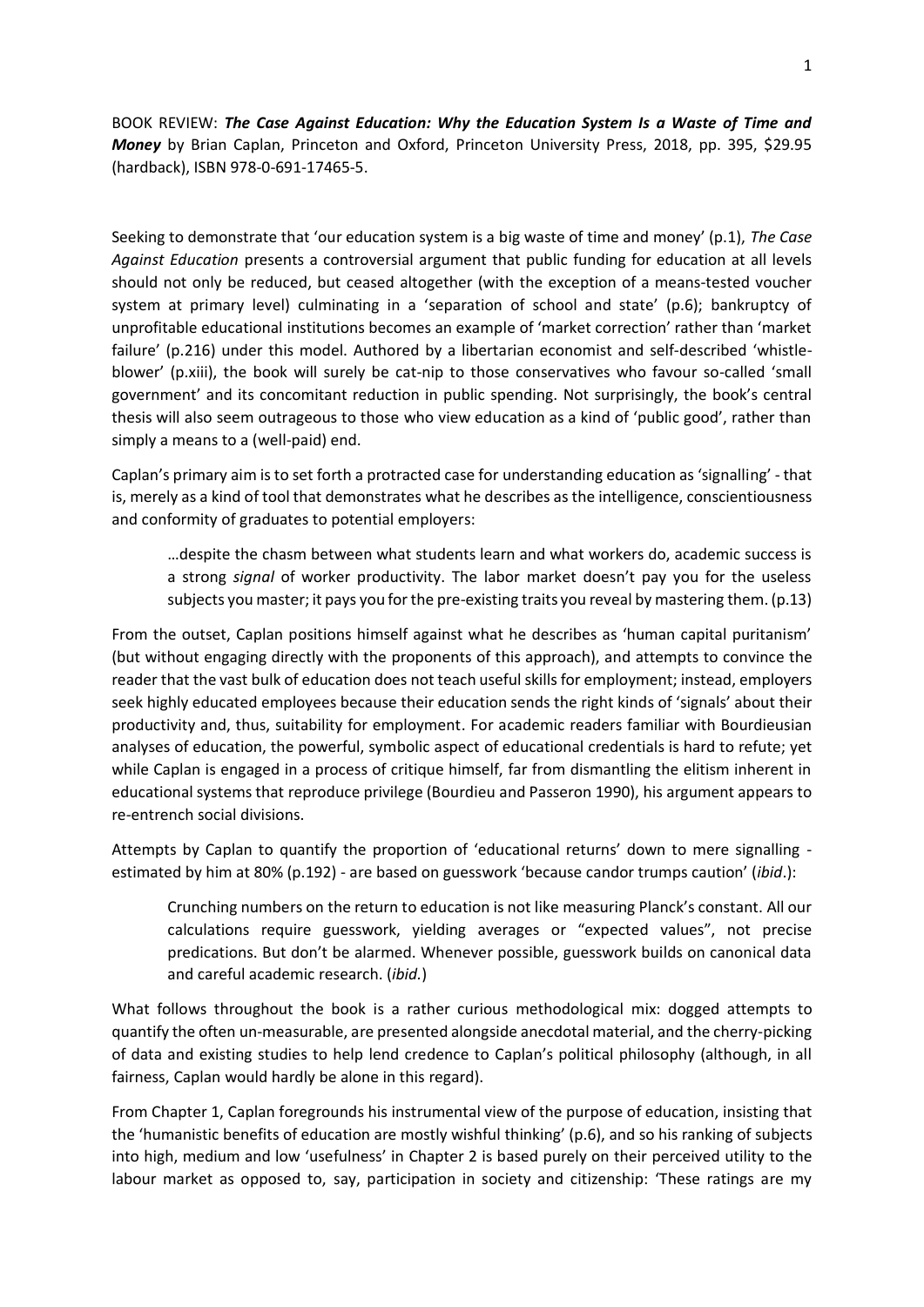personal judgment drawing on forty years in school' (p.32); not surprisingly given his understanding of the purpose of education, Caplan deems foreign languages, arts, history and social sciences to be of 'low usefulness':

How do you know Latin, trigonometry, or Emily Dickinson won't serve you on the job? A man told me his French once helped him understand an airport announcement in Paris. Without high school French, he would have missed his flight. Invest years now and one day you might save hours at the airport. See, studying French pays!' (p.38)

Predictably monikered 'Mickey mouse' subjects are later dismissed as 'unpaid chaff' (p.79), and Caplan ultimately advocates closing 'impractical departments at public colleges, and mak[ing] impractical majors at private colleges ineligible for government grants and loans. […] If students refuse to stay in school unless they're allowed to waste public money, taxpayers should call their bluff' (p.206).

His analogy of amassing knowledge with 'hoarding trash' (p.38) best sums up his attitude to the type of 'learning for learning's sake' so often championed by those involved in teaching, and this leads neatly into an examination of the effects of education on earnings, which seeks to challenge received wisdom on the subject by interrogating 'ability bias'. Caplan's argument rests on the belief that since education is predominantly 'signalling' (and does not teach useful skills for later employment), then the higher salaries graduates can expect to command compared to their uneducated peers is reflective of their natural ability.

This is where, I believe, the most troubling of Caplan's assertions begins to emerge: it quickly becomes apparent during the course of the book that ideas about *who* is educable are underpinned by notions of hereditary ability (p.75), while the social context in which notions of 'ability' are constructed and the factors which then determine whether young people are deemed 'able' are neglected. For those readers interested in *cultural* economy, Caplan's biological determinism will be highly problematic. For example, Caplan states: 'Imperfect though they are, IQ tests are a good-faith effort to measure how smart people are, and predict success inside and outside the classroom' (p.73) - an attitude which fails to take into consideration the well-documented influence of 'race' and other social factors on IQ test performance (see, for example, Mendoza et al. 2016). 'Drop-outs' are dismissed as 'precocious troublemakers' with 'low IQs and poor grades' (p.177), and in his discussion of the effects of education on crime, the 'criminal personality' is strangely reified as Caplan proclaims: 'Future criminals, like future dropouts, are impulsive, aggressive, and defiant – and act accordingly' (p.177); not surprisingly, then, there is no awareness of the social construction of criminality, or of the 'prison industrial complex' (see, for example, Davis 2003).

As happens repeatedly throughout the book, however, Caplan tries to head-off any objections to his approach:

My counsel rubs many the wrong way. Some dismiss it as "elitist," "philistine," or "sexist." The correct label is candid. It'd not my fault education's rewards hinge on graduation. It's not my fault fine arts degrees pay poorly. It's not my fault married women profit far more from education than single women. It's not my fault so many graduates don't work full time. I am only the messenger. My job is to honestly report the facts, especially unwelcome facts of great practical importance. (p.161)

Yet, aside from displaying what many social scientists will find to be deeply unpalatable attitudes towards groups who have historically - and continue today to be socially - marginalised and discriminated against, Caplan's presentation of material is also misleading: arguments influenced by behavioural genetics are presented as indisputable 'fact', and the highly contested nature of this field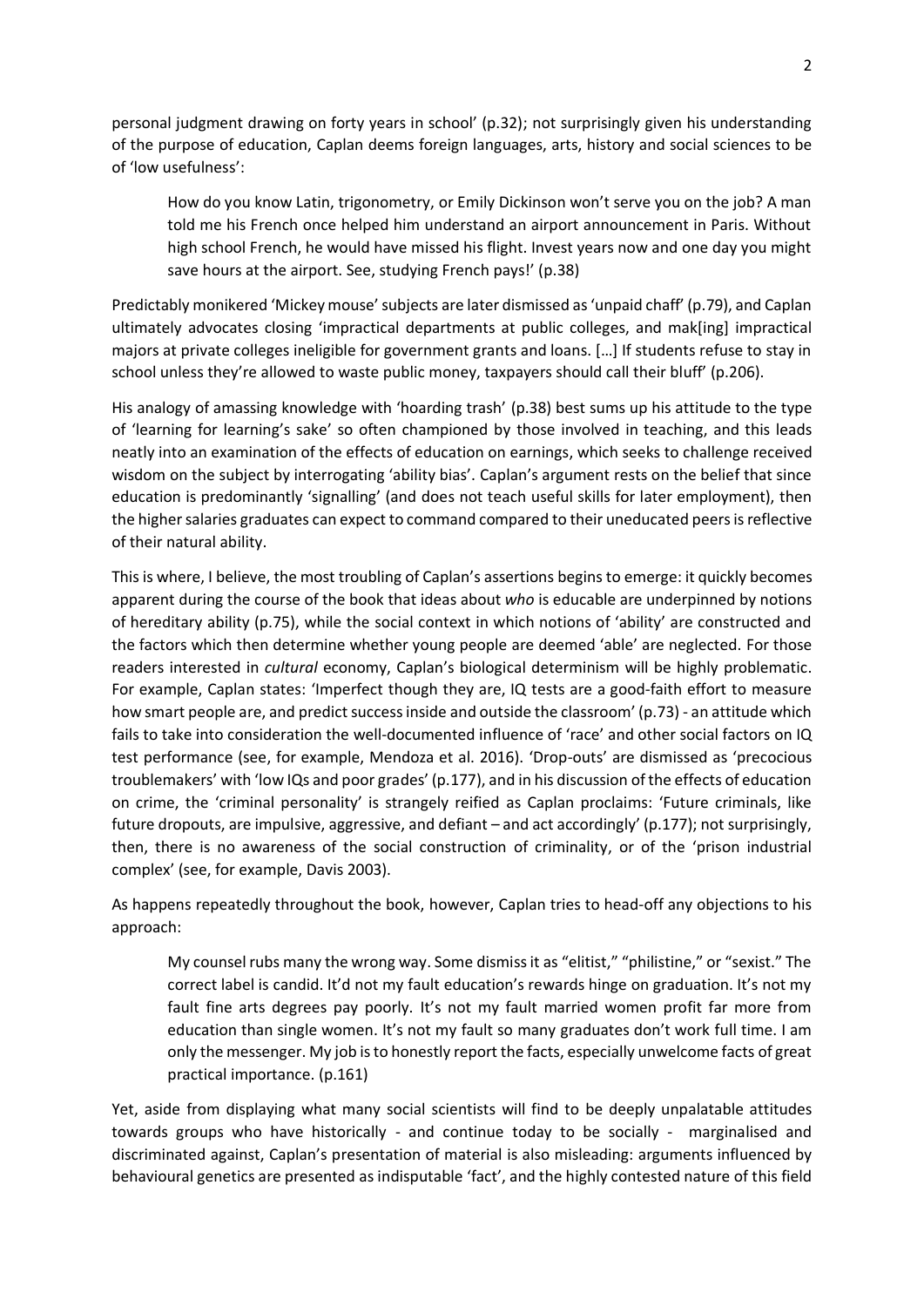of study (see Panofsky 2014) remains unacknowledged: 'The genes your parents give you at conception have a much larger effect on your success than all the advantages your parents give you after conception' (p.181).

Such an understanding, then, helps to explain Caplan's view on working-class participation in higher education: concerned with the effects of 'credential inflation' and advocating for 'assign[ing] dollar values to everything you care about' (p.164) when faced with educational choices, he argues that 'Poor Students should not go to college, period'  $(p.161)$  – an analysis that pivots on calculating educational returns, rather than attempting to capture the transformative potential in the process itself (see, for example, Loveday 2015). For Caplan, 'the root problem with education is not too little access but too much attendance' (p.211) and the raising of tuition fees is seen as one way in which students can be deterred from embarking on a university education (p.209) - a conclusion that does not seem to have been borne out in the medium-term within the UK context after a substantial hike in the costs of tuition from 2012 (see Bolton 2018, pp. 13-14). Since Caplan's thesis is built on a conceptualization of education as 'signalling' – and his analysis of the costs and benefits of education throughout the book are calculated in purely monetary terms – it is unsurprising that the crux of his argument is:

To be maximally blunt, we would be better off if education were less affordable. If subsidies for education were drastically reduced, many could no longer afford the education they now plan to get. If I am correct, however, this is no cause for alarm. It is precisely because education is so affordable that the labor market expects us to possess so much. Without the subsidies, you would no longer need the education you can no longer afford. (p.6)

Caplan's position appears woefully naïve: undoubtedly, society's most privileged will continue undeterred to marshal their resources into ensuring their children receive expensive, elite educations, and so measures to reduce the affordability of education serve to re-embed existing divisions; it is unclear how long Caplan believes it will take for the labour market to adapt so employees 'no longer need the education [they] can no longer afford'. Caplan does, however, attempt to discuss alternatives to a university education, although his advocacy of child labour (from what age exactly is unclear) seems deliberately provocative: since students are not paid to go to school, he asks 'why hold firms to a higher standard?' (p.231); in line with his libertarian position, he advocates for 'deregulat[ion] and destigmatiz[ation]' and 'parental oversight' (p.233): 'Before using taxpayer dollars to jumpstart apprenticeships, government should get out of the way and take stock of all opportunities the labor market provides' (*ibid*.). Caplan's assessment of the potential of vocational education to provide tangible skills would seem like a much more reasonable proposition, yet - once again - working-class students are referred to as 'crime-prone' (p.229) and the possibility of gaining new skills is simply framed in terms of productivity, rather than a more thorough 're-valorizing of vocational and workingclass knowledges' as Diane Reay (2012, p.592) has urged.

Towards the end of the book, Caplan attempts to confront the less tangible – and potentially transformative - aspects of learning, seeking to respond to 'anyone who defends actually existing education as good for the soul' (p.242). His response to the 'humanist critique' (p.238) of economistic understandings of the purpose of education involves an examination of 'worthy content', 'skilful pedagogy', and 'eager students' – all of which he contends would make education a 'merit good' (p.240), but which he predictably finds to be lacking. Without having himself conducted empirical research in educational contexts, and with students' voices noticeably absent from the book (aside from the fictionalised characters presented in the imagined scenarios in the final substantive chapter), the reader comes away with no feel for how students make sense of their own participation in education – that is, apart from Caplan's own educational experiences: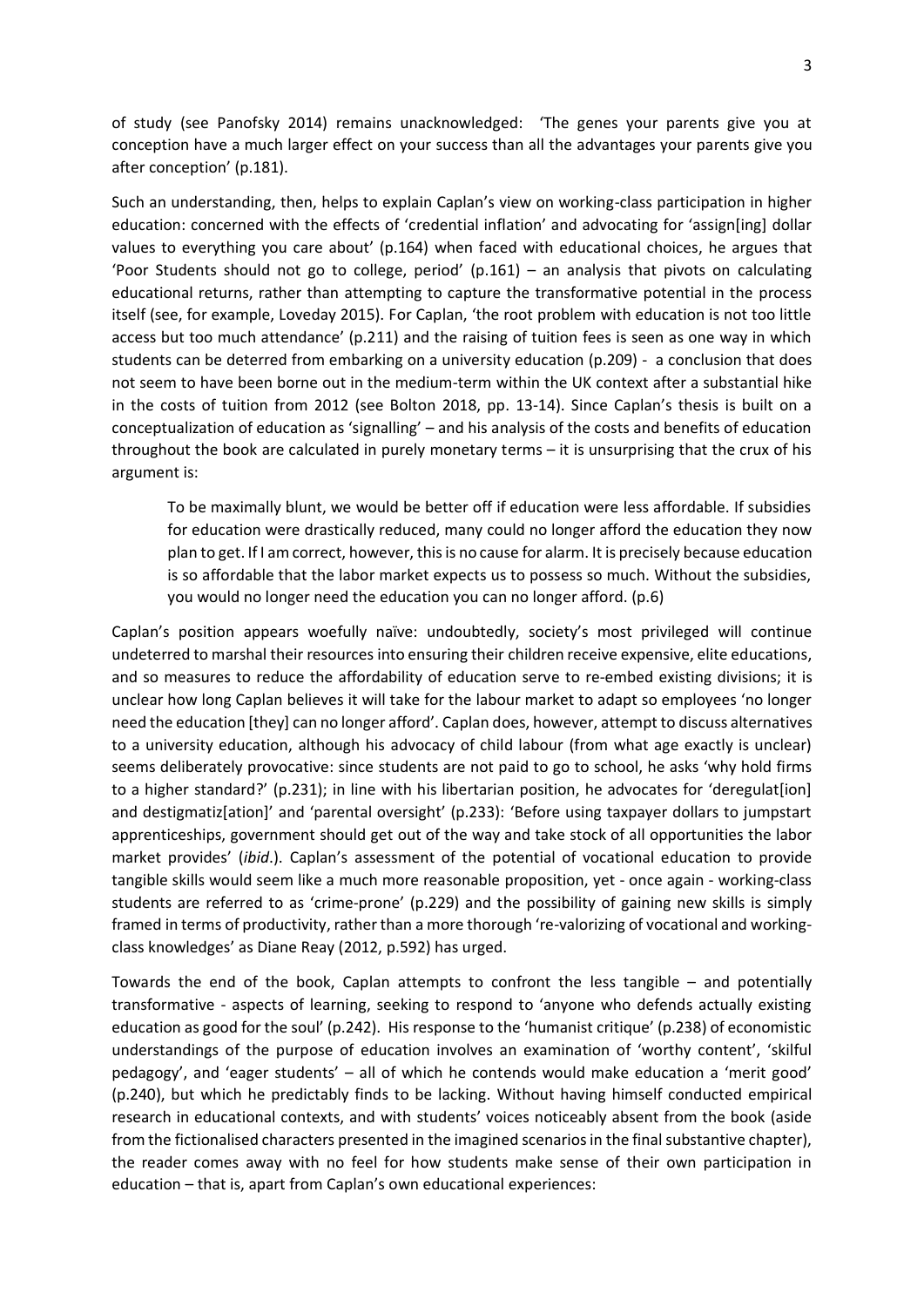Autobiographically, my doubts about the social value of education long predated my discovery of political philosophy. What undermined my faith? Firsthand experience. Soon after starting kindergarten, I started to realize, in a childish way, that I'd never use most of the material my teachers taught (p.217-218).

Much can be said – and has, indeed, already been written – on the flaws inherent in both the UK and US educational systems; in this sense, Caplan's critique is one amongst many. Yet it is the presumptions on which the scaffold of his argument is constructed that lead to the fundamentally flawed conclusion that 'education in grossly over-rated' (p.285). Caplan presents himself as a lone pioneer facing off against a 'megachorus' (p.289) crying out for educational reform: 'Once you calmly review your experience through my lens, I bet you'll admit I've got a point' (p.6). Yet far from being persuaded by Caplan's thesis after finishing the book, I found myself even more convinced as to the value of education as a public good and the need to work towards meaningful reform, particularly with regards to the democratisation and 'de-colonisation' of higher education (see for example Santos 2017); this is – no doubt – in part because of my own background, educational journey and positioning within the university. The book is aimed at a general, non-specialist readership, and so it is precisely the presentation of Caplan's argument through *his own lens* – that is, from the authoritative perspective of a white, male university professor who describes his father as having had a PhD in electrical engineering and who notes in the dedication to the book that his own children are homeschooled – that matters here; as Patricia Hill Collins (2000, p. 252) notes, 'Epistemological choices about whom to trust, what to believe, and why something is true are not benign academic issues'. If we choose to look at the education system from Caplan's perspective and trust his presentation of findings, then we also run the risk of endorsing a set of assumptions not only about the functioning of the education system itself – as contested a domain as any - but about the nature of who is educable.

## REFERENCES

Bolton, P. 2018. Tuition fee statistics. House of Commons Library Briefing Paper 917, 19 February 2018. Available from:

<https://researchbriefings.parliament.uk/ResearchBriefing/Summary/SN00917#fullreport> [Accessed 20 June 2018].

Bourdieu, P. and Passeron, J.C., 1990. *Reproduction in education, society and culture.* London: SAGE.

Davis, A., 2003. *Are prisons obsolete?* New York: Seven Stories Press.

Hill Collins, P., 2000. *Black feminist thought: knowledge, consciousness, and the politics of empowerment.* New York and London: Routledge.

Loveday, V. 2015. Working-class participation, middle-class aspiration? value, upward mobility, and symbolic indebtedness in higher education. *The Sociological Review*, 63(3), 570-588.

Mendoza, E., Paguyo, C. and Gutiérrez, K., 2016. Understanding the intersection of race and dis/ability: common sense notes of culture and learning. In: D.J. Connor, B.A. Ferri and A. A. Annamma eds. *DisCrit: disability studies and critical race theory in education*. New York and London: Teachers College Press, 71 – 86.

Panofsky, A., 2014. *Misbehaving science: controversy and the development of behaviour genetics.* Chicago and London: University of Chicago Press.